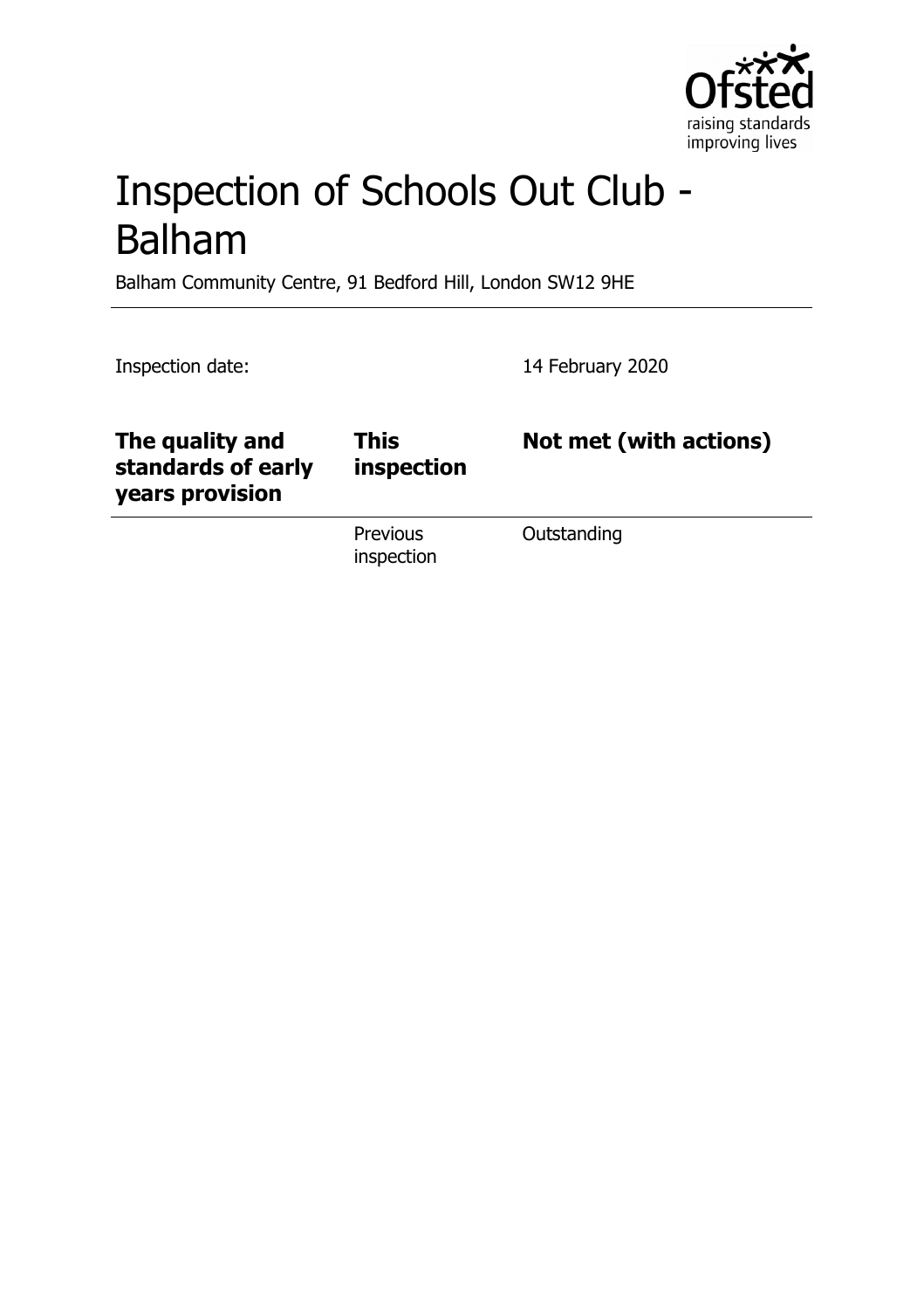

# **What is it like to attend this early years setting?**

#### **This provision does not meet requirements**

Children's safety and welfare are compromised. This is because staff are not deployed effectively to ensure children, particularly the young ones, are always within staff's sight or hearing. This limits staff's ability to supervise children sufficiently. For example, young children move between different floors and mount steep stairs without adult supervision. This puts children's safety at risk. Staff failed to identify this as a hazard in their risk assessments. They do not have appropriate expectations on how young children should manage their own safety. This exposes children to unnecessary risks. Despite this, children arrive at the club happy and with positive attitudes. They are motivated to play and find activities to keep them occupied. Children form close and trusting relationships with staff, which supports their emotional well-being. Children have regular opportunities to be physically active. Young children enjoy balancing on small apparatus in the garden. They initiate their own ball games enthusiastically, developing skills, such as catching and kicking. Children's behaviour is appropriate. They play well together and share resources of their own accord.

### **What does the early years setting do well and what does it need to do better?**

- $\blacksquare$  The provider fails to monitor practice adequately to ensure that staff understand how to safeguard children at all times. Staff are not deployed effectively. They do not risk assess the premises to ensure children are not exposed to risks, this specifically refers to when children move between different floors.
- $\blacksquare$  Staff observe and talk to children about their likes and dislikes to help plan a range of interesting activities. Children enjoy playing with construction toys, such as cars and garages. They use their imaginations while they make twodimensional pictures on wooden boards. They chat to their peers and adults, and describe their actions using a wide range of vocabulary.
- $\blacksquare$  Staff sit with children and invite them to make seasonal cards for their family members and those who are important to them. They encourage children to practise their drawing and writing to help develop the skills they learn in school. During the activity, staff engage children in discussions, such as about their weekend plans. Children respond confidently, aiding their listening and conversational skills.
- $\blacksquare$  Staff assist children with sharing and taking turns. They model the use of 'please' and 'thank you' to teach children good manners. Children are encouraged to be independent learners. They demonstrate this for example, by dressing themselves for outdoor play.
- Some staff members work in the school that children attend, which helps to establish a continuous approach to children's care and development. For instance, they share relevant information with the teachers, such as behaviour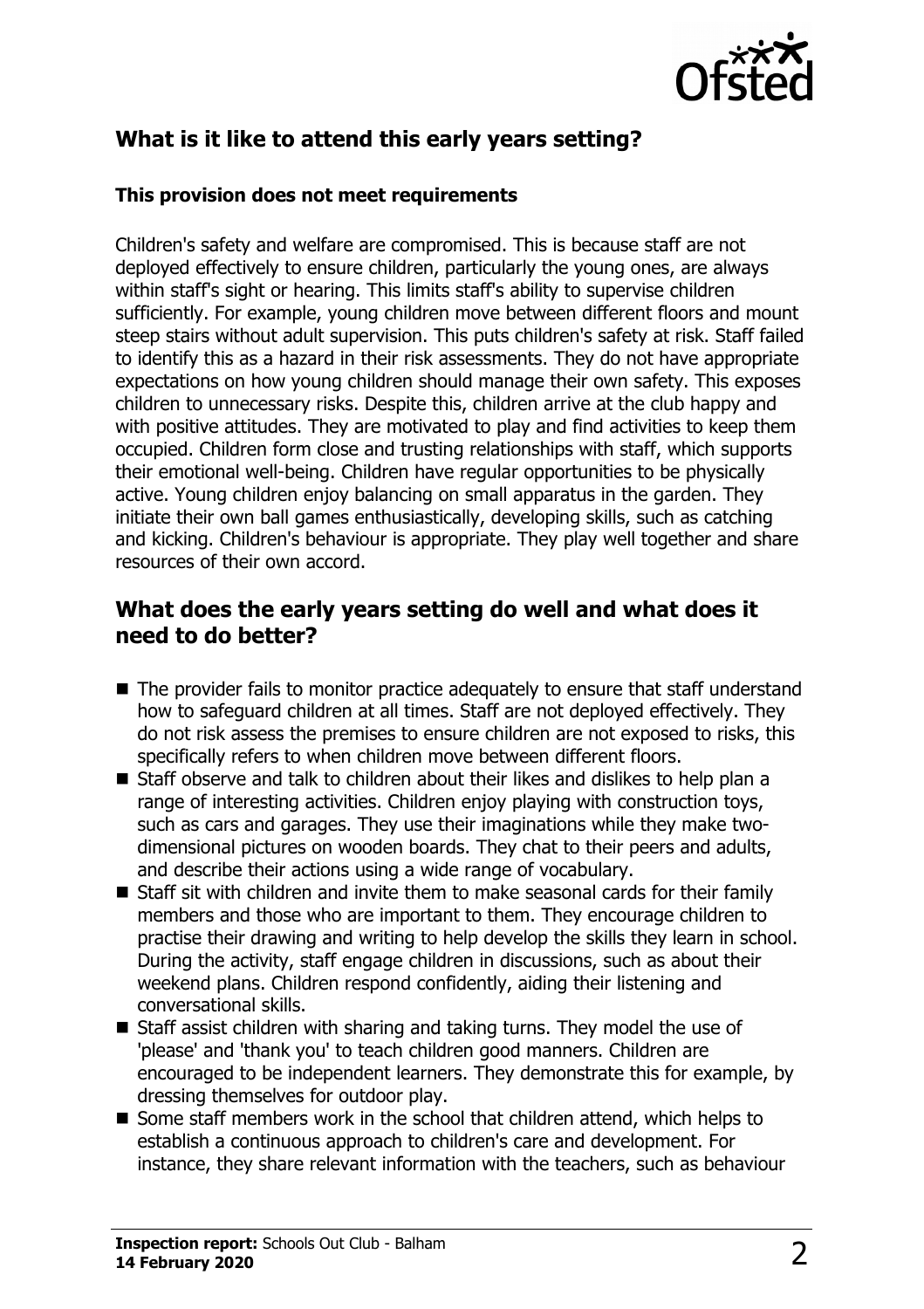

management strategies.

- Parents interviewed during the inspection commented positively about their children's experiences at the club. They find that staff members are 'approachable and caring' practitioners.
- $\blacksquare$  Staff do not receive adequate levels of support and guidance they need to carry out their roles and responsibilities effectively. Training is limited which hinders staff's ability to develop their knowledge and skills, particularly in relation to protecting children's safety.
- $\blacksquare$  The self-evaluation process is weak. The provider does not evaluate the provision rigorously that led to a significant decline in standards. She failed to identify breaches in requirements, which undermine children's safety and welfare.

# **Safeguarding**

The arrangements for safeguarding are not effective.

Staff do not have a sufficient understanding of how to keep children safe at all times. For example, they did not notice when young children climbed three flights of stairs unsupervised. The weaknesses identified during the inspection have a significant impact on children's safety and welfare. However, staff know about the signs and symptoms of abuse, including what might indicate that a child is being exposed to extremist views and/or behaviours. They know how to report their concerns to relevant agencies. There are appropriate recruitment and vetting procedures to assess staff's suitability to work with children.

## **What does the setting need to do to improve?**

#### **To meet the requirements of the early years foundation stage and Childcare Register the provider must:**

|                                                                                                                                                                                                               | Due date   |
|---------------------------------------------------------------------------------------------------------------------------------------------------------------------------------------------------------------|------------|
| deploy staff effectively, to ensure all<br>children, particularly the young ones, are<br>supervised at all times to ensure their<br>safety                                                                    | 20/03/2020 |
| carry out rigorous risk assessments so<br>that potential hazards can be identified<br>and minimised, so that children are safe,<br>particularly when they move between<br>different floors and use the stairs | 20/03/2020 |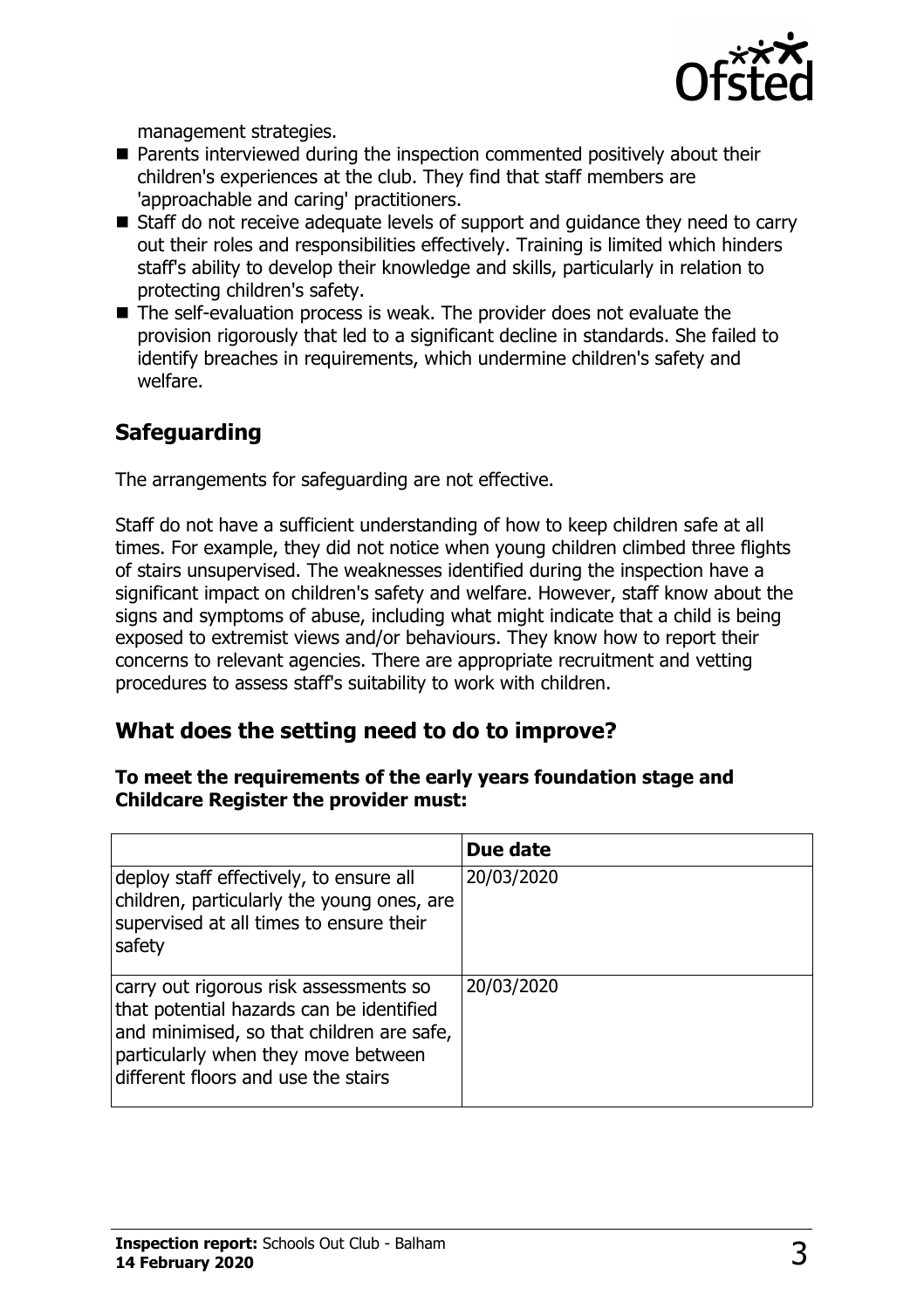

| develop appropriate support and<br>professional development for staff so<br>that they have a clear understanding of<br>their roles and responsibilities to support | 20/03/2020 |
|--------------------------------------------------------------------------------------------------------------------------------------------------------------------|------------|
| children's welfare.                                                                                                                                                |            |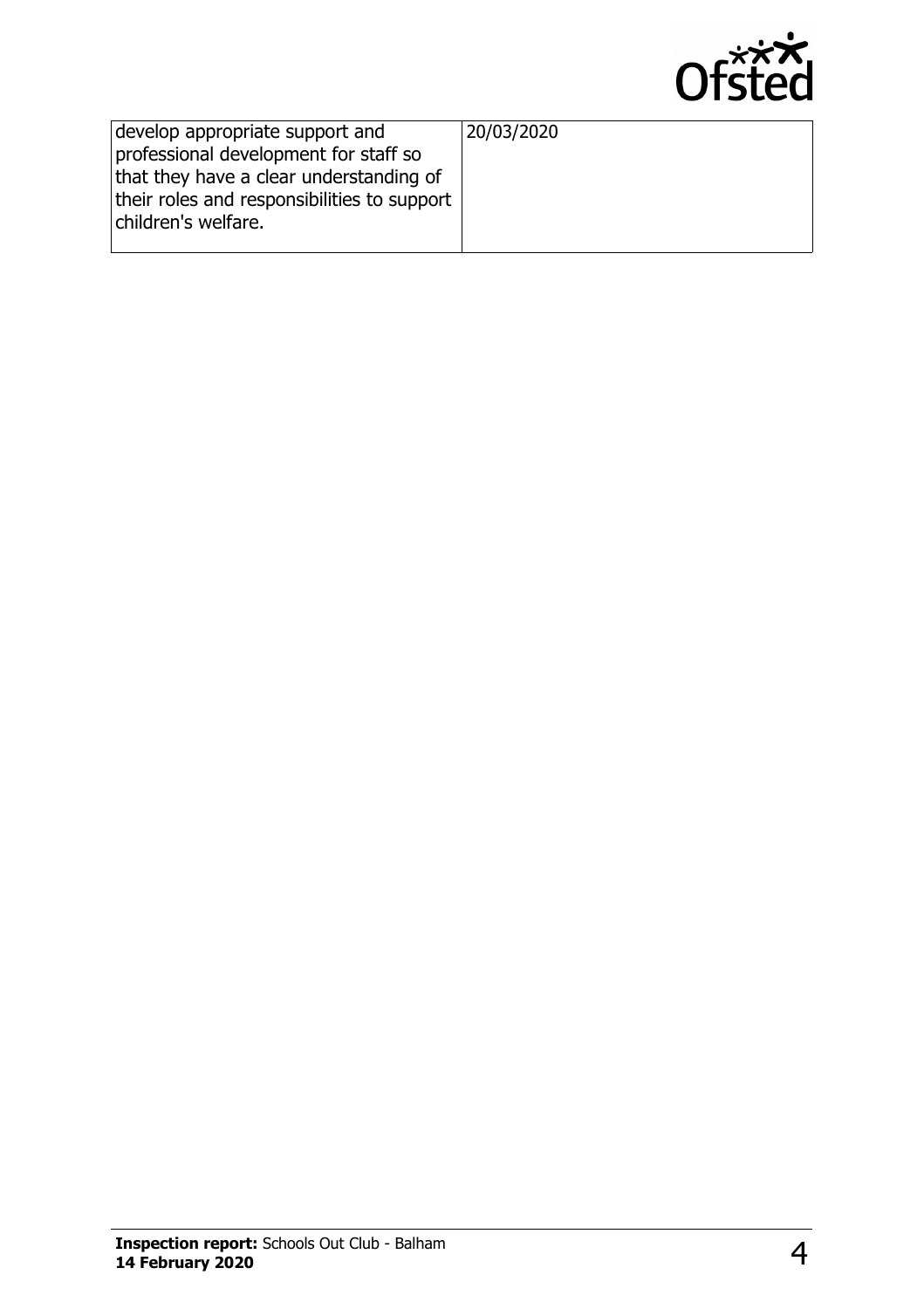

| <b>Setting details</b>                              |                                                                                      |
|-----------------------------------------------------|--------------------------------------------------------------------------------------|
| Unique reference number                             | 508661                                                                               |
| <b>Local authority</b>                              | Wandsworth                                                                           |
| <b>Inspection number</b>                            | 10138242                                                                             |
| <b>Type of provision</b>                            | Childcare on non-domestic premises                                                   |
| <b>Registers</b>                                    | Early Years Register, Compulsory Childcare<br>Register, Voluntary Childcare Register |
| Day care type                                       | Out-of-school day care                                                               |
| Age range of children                               | $3$ to $8$                                                                           |
| <b>Total number of places</b>                       | 50                                                                                   |
| Number of children on roll                          | 26                                                                                   |
| Name of registered person                           | <b>Balham Community Centre</b>                                                       |
| <b>Registered person unique</b><br>reference number | RP902447                                                                             |
| <b>Telephone number</b>                             | 020 8673 4350 0208 6754800                                                           |
| Date of previous inspection                         | 10 August 2015                                                                       |

## **Information about this early years setting**

Schools Out Club-Balham registered in 2001. It operates from a community centre in the London Borough of Balham. A breakfast club operates from 7.30am until 9am and an after-school club operates from 3pm until 6.30pm, term time only. A holiday club operates from 8am until 6.30pm during school holiday periods. The club employs 3 members of staff, all of whom hold appropriate early years qualifications from level 2 to level 3.

## **Information about this inspection**

#### **Inspector**

Marisol Hernandez-Garn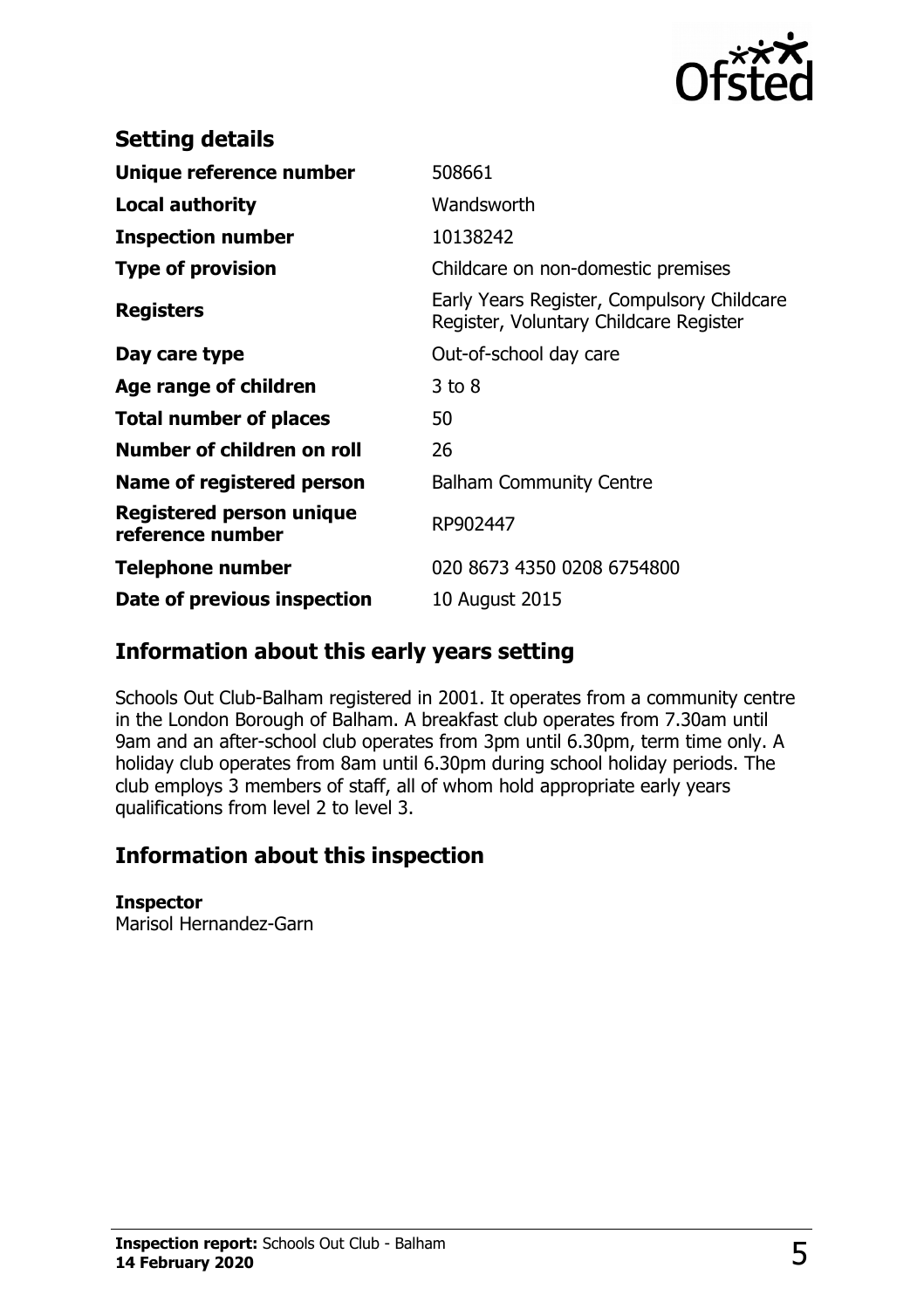

#### **Inspection activities**

- $\blacksquare$  The inspector and the manager completed a learning walk across all the areas used by the club, to understand how they support children's play. She discussed risk assessment procedures with the manager.
- The inspector accompanied the manager and staff when they collected children from school. She observed activities, indoors and outdoors.
- $\blacksquare$  The inspector spoke with the manager and staff to assess their understanding of the learning and welfare requirements. She interacted with children at appropriate times during the inspection.
- The inspector took into account the views of parents interviewed during the inspection. She looked at documentation including staff training records and a selection of policies and procedures.

We carried out this inspection under sections 49 and 50 of the Childcare Act 2006 on the quality and standards of provision that is registered on the Early Years Register. The registered person must ensure that this provision complies with the statutory framework for children's learning, development and care, known as the early years foundation stage.

If you are not happy with the inspection or the report, you can [complain to Ofsted.](http://www.gov.uk/complain-ofsted-report)